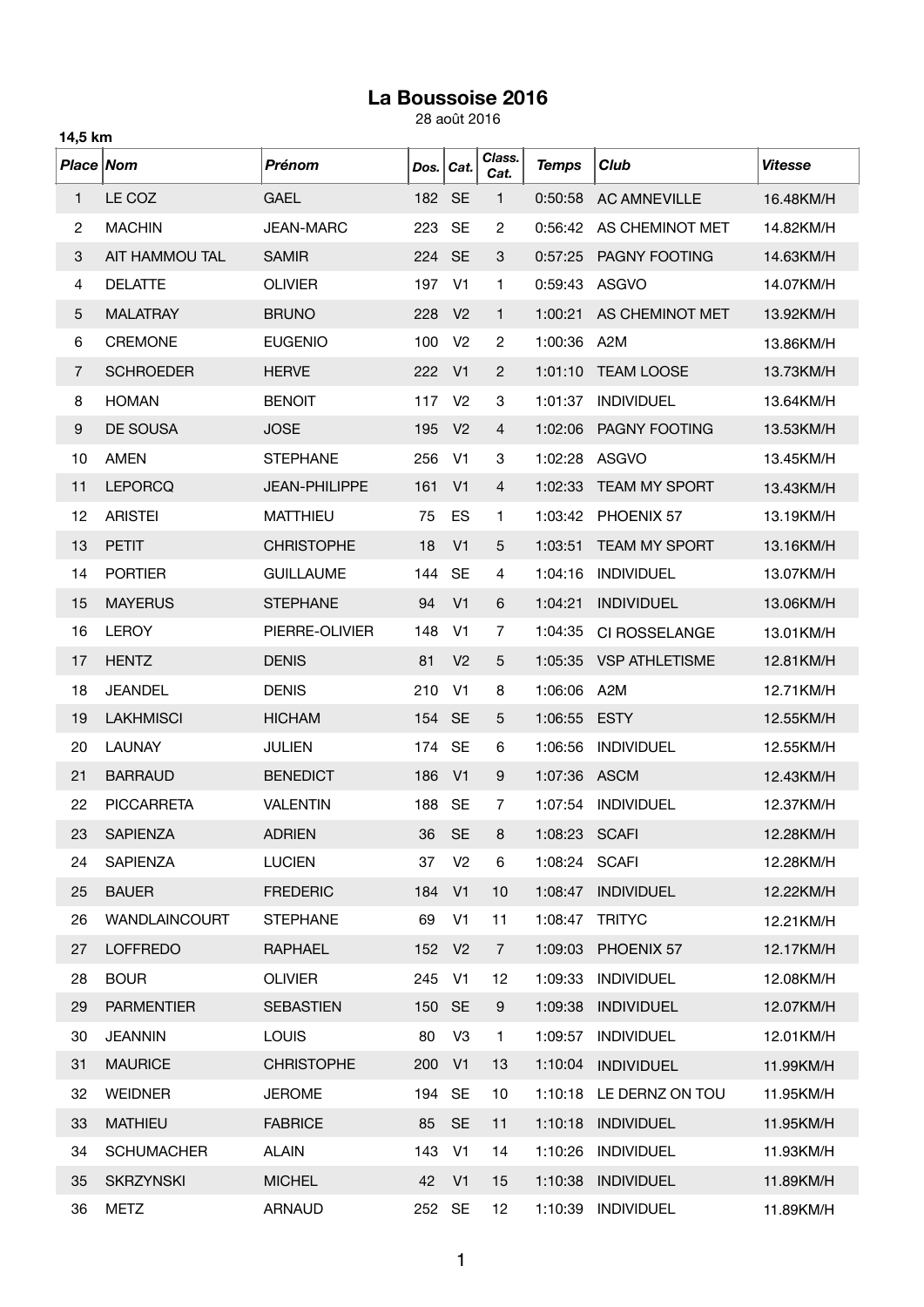| 37 | <b>SCHMIT</b>     | <b>ROMAIN</b>     | 16     | <b>SE</b>      | 13             | 1:10:54 | <b>TRITYC</b>        | 11.85KM/H |
|----|-------------------|-------------------|--------|----------------|----------------|---------|----------------------|-----------|
| 38 | <b>REICHARDT</b>  | <b>NICOLAS</b>    | 218    | <b>SE</b>      | 14             | 1:10:59 | <b>INDIVIDUEL</b>    | 11.84KM/H |
| 39 | <b>BARDOT</b>     | <b>CHRISTOPHE</b> | 217    | <b>SE</b>      | 15             | 1:10:59 | <b>INDIVIDUEL</b>    | 11.84KM/H |
| 40 | <b>KIREN</b>      | <b>ALAIN</b>      | 242    | V <sub>3</sub> | $\overline{c}$ | 1:11:08 | <b>CA MALLING</b>    | 11.81KM/H |
| 41 | <b>SCHUMACHER</b> | <b>CHRISTIAN</b>  | 142    | V <sub>3</sub> | 3              | 1:11:53 | <b>INDIVIDUEL</b>    | 11.69KM/H |
| 42 | ZDUN              | <b>LAURENT</b>    | 133    | <b>SE</b>      | 16             | 1:12:02 | <b>INDIVIDUEL</b>    | 11.66KM/H |
| 43 | <b>KOENIG</b>     | <b>ANTHONY</b>    | 187    | <b>SE</b>      | 17             | 1:12:54 | <b>INDIVIDUEL</b>    | 11.52KM/H |
| 44 | <b>HEYD</b>       | <b>LAURENT</b>    | 189    | <b>SE</b>      | 18             | 1:12:59 | <b>INDIVIDUEL</b>    | 11.51KM/H |
| 45 | <b>DUHURCQ</b>    | <b>CYRIL</b>      | 116 SE |                | 19             | 1:13:00 | <b>INDIVIDUEL</b>    | 11.51KM/H |
| 46 | <b>MEYER</b>      | <b>JEAN-MARC</b>  | 225    | V <sub>2</sub> | 8              | 1:13:19 | PAGNY FOOTING        | 11.46KM/H |
| 47 | <b>MERANDI</b>    | <b>BIAGIO</b>     | 126    | V <sub>2</sub> | 9              | 1:13:22 | <b>ES HAGONDANGE</b> | 11.45KM/H |
| 48 | <b>WAGNER</b>     | <b>PIERRE</b>     | 106    | <b>SE</b>      | 20             | 1:13:45 | CM VTT BOULANGE      | 11.39KM/H |
| 49 | <b>PALA</b>       | <b>LAURENT</b>    | 8      | V <sub>1</sub> | 16             | 1:14:14 | <b>INDIVIDUEL</b>    | 11.32KM/H |
| 50 | <b>WRONECKI</b>   | <b>MAREK</b>      | 219    | V <sub>1</sub> | 17             | 1:14:23 | <b>INDIVIDUEL</b>    | 11.29KM/H |
| 51 | <b>ZIMMER</b>     | <b>NATHALIE</b>   | 48     | V <sub>1</sub> | $\mathbf{1}$   | 1:14:29 | A2M                  | 11.28KM/H |
| 52 | <b>LAMBERT</b>    | <b>LUDOVIC</b>    | 226    | V <sub>1</sub> | 18             | 1:14:30 | <b>INDIVIDUEL</b>    | 11.28KM/H |
| 53 | <b>PIERRE</b>     | <b>NICOLAS</b>    | 114    | <b>SE</b>      | 21             | 1:14:31 | <b>INDIVIDUEL</b>    | 11.27KM/H |
| 54 | <b>DEKHAR</b>     | <b>THOMAS</b>     | 238    | V <sub>2</sub> | 10             | 1:14:47 | NO LIMIT POUR B      | 11.23KM/H |
| 55 | <b>BRUGGER</b>    | <b>ERIC</b>       | 6      | V <sub>1</sub> | 19             | 1:14:58 | PAGNY FOOTING        | 11.21KM/H |
| 56 | <b>HARTER</b>     | <b>GEOFFROY</b>   | 151    | <b>SE</b>      | 22             | 1:15:02 | <b>INDIVIDUEL</b>    | 11.20KM/H |
| 57 | <b>LATREILLE</b>  | <b>WILLY</b>      | 29     | V <sub>2</sub> | 11             | 1:15:06 | AS COURIR A MON      | 11.19KM/H |
| 58 | <b>BAILLIF</b>    | <b>EDDY</b>       | 207    | V <sub>1</sub> | 20             | 1:15:26 | <b>TEAM MARANGE</b>  | 11.14KM/H |
| 59 | <b>LOBREAU</b>    | <b>VINCENT</b>    | 260    | V <sub>1</sub> | 21             | 1:15:27 | <b>INDIVIDUEL</b>    | 11.13KM/H |
| 60 | DI PASQUALE       | <b>DAVIDE</b>     | 202    | <b>SE</b>      | 23             | 1:15:30 | <b>INDIVIDUEL</b>    | 11.13KM/H |
| 61 | <b>MAS</b>        | <b>MICHEL</b>     | 178    | V <sub>1</sub> | 22             | 1:15:38 | <b>INDIVIDUEL</b>    | 11.11KM/H |
| 62 | <b>PIERRON</b>    | <b>CHRISTIAN</b>  | 71     | V <sub>3</sub> | 4              | 1:15:41 | LES FOULEES DE       | 11.10KM/H |
| 63 | SPANGENBERGER     | <b>PIERRE</b>     | 112    | V <sub>1</sub> | 23             | 1:15:59 | <b>INDIVIDUEL</b>    | 11.06KM/H |
| 64 | <b>SCHAAF</b>     | <b>ERIC</b>       | 198    | V <sub>1</sub> | 24             | 1:16:34 | <b>INDIVIDUEL</b>    | 10.97KM/H |
| 65 | <b>BORDRON</b>    | <b>LILIAN</b>     | 91     | ES             | $\mathbf{2}$   | 1:16:37 | <b>INDIVIDUEL</b>    | 10.97KM/H |
| 66 | <b>MAHMOUDI</b>   | ZAKIYA            | 137    | <b>SE</b>      | 1              | 1:16:46 | <b>AZM AMNEVILLE</b> | 10.94KM/H |
| 67 | <b>STOUFFLET</b>  | <b>STEPHANE</b>   | 76     | V <sub>1</sub> | 25             | 1:16:48 | <b>INDIVIDUEL</b>    | 10.94KM/H |
| 68 | <b>TADDEI</b>     | <b>DOMINIQUE</b>  | 206    | V <sub>2</sub> | 12             | 1:16:56 | <b>INDIVIDUEL</b>    | 10.92KM/H |
| 69 | <b>PROVENZANO</b> | <b>RACHEL</b>     | 115    | <b>SE</b>      | $\overline{2}$ | 1:17:00 | <b>INDIVIDUEL</b>    | 10.91KM/H |
| 70 | DE LEON           | <b>DANIEL</b>     | 136    | V <sub>1</sub> | 26             | 1:17:08 | <b>INDIVIDUEL</b>    | 10.89KM/H |
| 71 | <b>TORNIERO</b>   | <b>ERIC</b>       | 175    | V <sub>1</sub> | 27             | 1:17:14 | <b>INDIVIDUEL</b>    | 10.88KM/H |
| 72 | <b>VARJAS</b>     | <b>ATTILA</b>     | 11     | <b>SE</b>      | 24             | 1:17:15 | <b>INDIVIDUEL</b>    | 10.87KM/H |
| 73 | <b>DUBAJIC</b>    | <b>MIRKO</b>      | 55     | V <sub>2</sub> | 13             | 1:17:28 | <b>INDIVIDUEL</b>    | 10.85KM/H |
| 74 | <b>JANNEL</b>     | <b>CELIAN</b>     | 49     | <b>SE</b>      | 25             | 1:17:33 | <b>BOUSSE</b>        | 10.83KM/H |
| 75 | <b>MAHUT</b>      | <b>LIONEL</b>     | 63     | V <sub>1</sub> | 28             | 1:17:48 | <b>INDIVIDUEL</b>    | 10.80KM/H |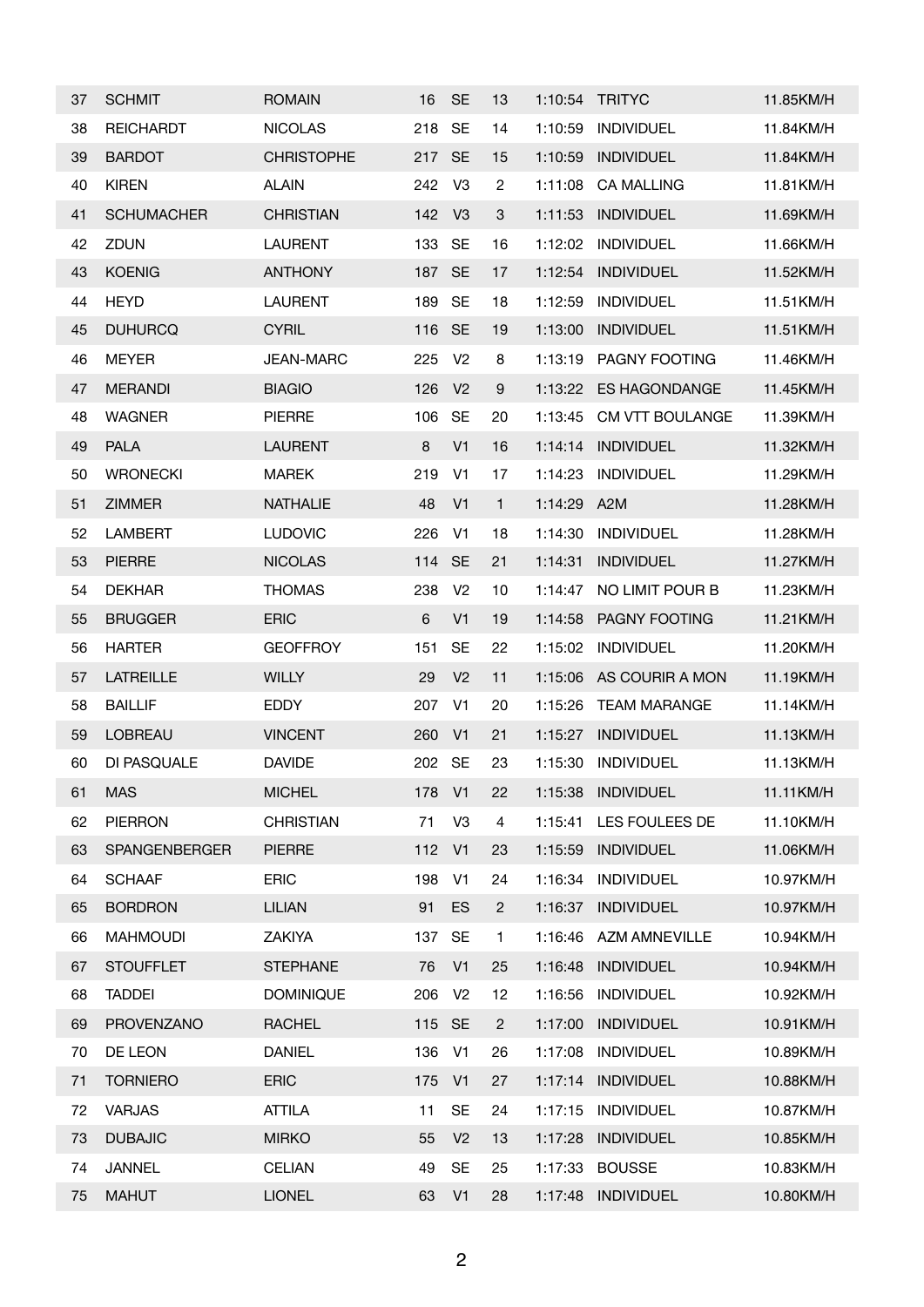| 76  | <b>JERZYK</b>       | <b>HERVE</b>     | 103            | V <sub>2</sub> | 14             | 1:17:50 | <b>ES HAGONDANGE</b>   | 10.79KM/H |
|-----|---------------------|------------------|----------------|----------------|----------------|---------|------------------------|-----------|
| 77  | <b>CLEMENT</b>      | <b>YANNICK</b>   | 201            | <b>SE</b>      | 26             | 1:17:53 | <b>INDIVIDUEL</b>      | 10.79KM/H |
| 78  | <b>LOCATELLI</b>    | <b>JULIEN</b>    | $\overline{7}$ | <b>SE</b>      | 27             | 1:18:02 | <b>TRITYC</b>          | 10.76KM/H |
| 79  | <b>GROSS</b>        | <b>CHRISTIAN</b> | 190            | <b>SE</b>      | 28             | 1:18:03 | <b>INDIVIDUEL</b>      | 10.76KM/H |
| 80  | <b>LAUNAY</b>       | <b>SYLVIE</b>    | 28             | V <sub>1</sub> | $\overline{c}$ | 1:18:17 | <b>LES ARTS HOMBOU</b> | 10.73KM/H |
| 81  | <b>RIPPLINGER</b>   | <b>JEAN-LUC</b>  | 53             | V <sub>2</sub> | 15             | 1:18:18 | LES ARTS HOMBOU        | 10.73KM/H |
| 82  | <b>DELLE</b>        | <b>MAXIME</b>    | 257            | <b>SE</b>      | 29             | 1:18:21 | <b>INDIVIDUEL</b>      | 10.72KM/H |
| 83  | <b>BAUDOT</b>       | <b>ROMAIN</b>    | 120            | <b>SE</b>      | 30             | 1:18:36 | <b>ES HAGONDANGE</b>   | 10.69KM/H |
| 84  | <b>EVELLIER</b>     | <b>YANNICK</b>   | 122            | <b>SE</b>      | 31             | 1:18:37 | <b>ES HAGONDANGE</b>   | 10.69KM/H |
| 85  | <b>FILIPPI</b>      | <b>THIERRY</b>   | 147            | V <sub>2</sub> | 16             | 1:18:48 | <b>INDIVIDUEL</b>      | 10.66KM/H |
| 86  | <b>BROSSARD</b>     | <b>MAXIME</b>    | 246            | <b>SE</b>      | 32             | 1:18:49 | <b>INDIVIDUEL</b>      | 10.66KM/H |
| 87  | <b>HOENEN</b>       | <b>ALAIN</b>     | 41             | V <sub>2</sub> | 17             | 1:18:58 | <b>INDIVIDUEL</b>      | 10.64KM/H |
| 88  | <b>FISNE</b>        | <b>GERARD</b>    | 134            | V <sub>2</sub> | 18             | 1:19:03 | <b>INDIVIDUEL</b>      | 10.63KM/H |
| 89  | <b>COTINAUT</b>     | <b>JULIEN</b>    | 227 SE         |                | 33             | 1:19:11 | <b>TRITYC</b>          | 10.61KM/H |
| 90  | <b>CAPUANO</b>      | <b>RUGGIERO</b>  | 259            | V <sub>1</sub> | 29             | 1:19:17 | <b>INDIVIDUEL</b>      | 10.60KM/H |
| 91  | DA CRUZ             | <b>THOMAS</b>    | 214            | V <sub>2</sub> | 19             | 1:19:32 | <b>ES HAGONDANGE</b>   | 10.56KM/H |
| 92  | <b>ROBINET</b>      | <b>STEPHANE</b>  | 62             | <b>SE</b>      | 34             | 1:19:39 | POMPIERS THIONV        | 10.55KM/H |
| 93  | <b>WARIN</b>        | <b>JEROME</b>    | 172            | V <sub>1</sub> | 30             | 1:19:47 | <b>INDIVIDUEL</b>      | 10.53KM/H |
| 94  | <b>FUCHS</b>        | <b>FREDERIC</b>  | 93             | V <sub>1</sub> | 31             | 1:19:58 | ASGVO                  | 10.51KM/H |
| 95  | <b>STEGER</b>       | <b>ATTILA</b>    | 247            | <b>SE</b>      | 35             | 1:20:01 | <b>INDIVIDUEL</b>      | 10.50KM/H |
| 96  | <b>TARCHALA</b>     | <b>STEPHANE</b>  | 211            | V <sub>1</sub> | 32             | 1:20:09 | <b>INDIVIDUEL</b>      | 10.48KM/H |
| 97  | <b>PERRIN</b>       | <b>BRUNO</b>     | 83             | V <sub>1</sub> | 33             | 1:20:12 | <b>INDIVIDUEL</b>      | 10.47KM/H |
| 98  | <b>DELANNE</b>      | <b>NICOLAS</b>   | 84             | <b>SE</b>      | 36             | 1:20:17 | <b>INDIVIDUEL</b>      | 10.46KM/H |
| 99  | <b>BIDON</b>        | <b>CLAIRE</b>    | 249 SE         |                | 3              | 1:20:19 | <b>INDIVIDUEL</b>      | 10.46KM/H |
| 100 | <b>DECALDAS</b>     | ANGELIQUE        | 208            | <b>SE</b>      | 4              | 1:20:30 | <b>INDIVIDUEL</b>      | 10.44KM/H |
| 101 | <b>SELIGHINI</b>    | MARIE-CLAUDE     | 17             | V <sub>2</sub> | $\mathbf{1}$   | 1:20:33 | <b>INDIVIDUEL</b>      | 10.43KM/H |
| 102 | <b>ORLIK</b>        | <b>JEROME</b>    | 179            | <b>SE</b>      | 37             | 1:20:50 | <b>INDIVIDUEL</b>      | 10.39KM/H |
| 103 | <b>NICOTRA</b>      | <b>NICOLAS</b>   | 258            | V <sub>2</sub> | 20             | 1:20:52 | <b>ROMBAS AC</b>       | 10.39KM/H |
| 104 | <b>PACHTEM</b>      | <b>SEBASTIEN</b> | 108            | SE             | 38             | 1:20:55 | <b>INDIVIDUEL</b>      | 10.38KM/H |
| 105 | <b>FRIGELLI</b>     | <b>SALVATORE</b> | 261            | V <sub>1</sub> | 34             | 1:20:56 | <b>INDIVIDUEL</b>      | 10.38KM/H |
| 106 | <b>GUILLEMAILLE</b> | <b>ERIC</b>      | 66             | <b>SE</b>      | 39             | 1:20:57 | <b>INDIVIDUEL</b>      | 10.38KM/H |
| 107 | <b>KLEIN</b>        | <b>NICOLAS</b>   | 163 SE         |                | 40             | 1:21:02 | <b>INDIVIDUEL</b>      | 10.37KM/H |
| 108 | <b>CLERC</b>        | <b>KEVIN</b>     | 14             | <b>SE</b>      | 41             | 1:21:07 | <b>TEAM BOULET'S 5</b> | 10.36KM/H |
| 109 | ERBETTI             | <b>FREDERIC</b>  | 138 V1         |                | 35             | 1:21:40 | <b>INDIVIDUEL</b>      | 10.29KM/H |
| 110 | <b>OLIVAREZ</b>     | <b>SEBASTIEN</b> | 89             | V <sub>1</sub> | 36             | 1:21:46 | <b>CLUB ROMBAS AC</b>  | 10.27KM/H |
| 111 | <b>LAMBERT</b>      | <b>BARBARA</b>   | 70             | V <sub>1</sub> | 3              | 1:21:55 | <b>INDIVIDUEL</b>      | 10.26KM/H |
| 112 | <b>LIBER</b>        | ANDRE            | 199            | V <sub>1</sub> | 37             | 1:21:59 | <b>INDIVIDUEL</b>      | 10.25KM/H |
| 113 | <b>ROUILLON</b>     | <b>CLAUDE</b>    | 159            | V <sub>1</sub> | 38             | 1:22:01 | <b>INDIVIDUEL</b>      | 10.24KM/H |
| 114 | <b>WILLETTE</b>     | <b>JEANNE</b>    | 183 V1         |                | 4              | 1:22:09 | <b>INDIVIDUEL</b>      | 10.23KM/H |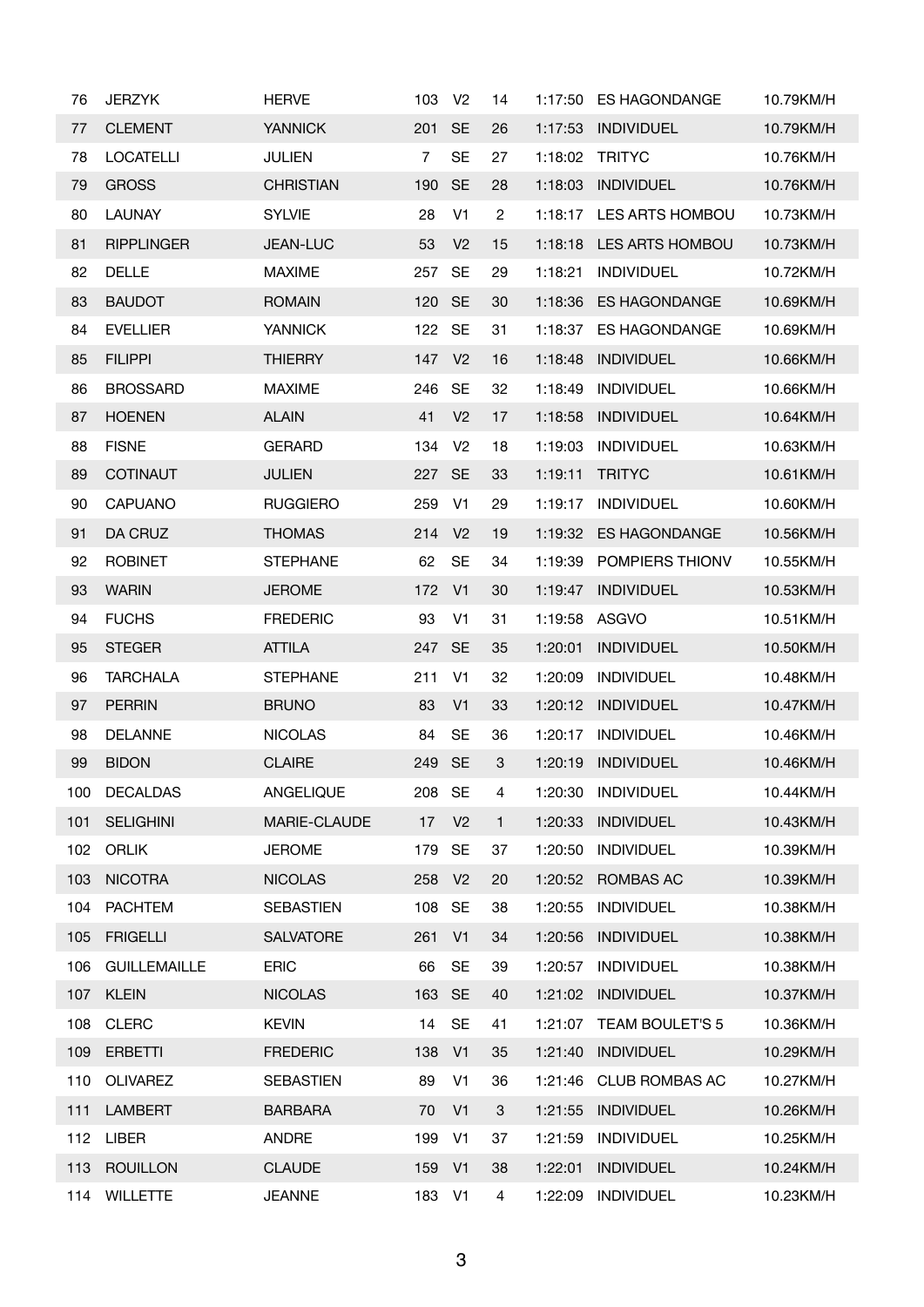| 115 | <b>BORBICONI</b>  | <b>DAVID</b>       | 95     | V <sub>1</sub> | 39           | 1:22:11 | <b>INDIVIDUEL</b>      | 10.22KM/H |
|-----|-------------------|--------------------|--------|----------------|--------------|---------|------------------------|-----------|
| 116 | <b>CESCA</b>      | <b>MICHAEL</b>     | 141    | <b>SE</b>      | 42           | 1:22:11 | <b>INDIVIDUEL</b>      | 10.22KM/H |
| 117 | <b>HIEULLE</b>    | <b>CHRISTOPHE</b>  | 124    | V <sub>2</sub> | 21           | 1:22:37 | ES HAGONDANGE          | 10.17KM/H |
| 118 | <b>BIDON</b>      | <b>JEAN</b>        | 250    | V <sub>2</sub> | 22           | 1:22:40 | <b>INDIVIDUEL</b>      | 10.16KM/H |
| 119 | <b>HIRTZ</b>      | <b>BENOIT</b>      | 192    | V <sub>1</sub> | 40           | 1:22:41 | <b>ASAL</b>            | 10.16KM/H |
| 120 | <b>LONGO</b>      | <b>MURIEL JEAN</b> | 237    | V <sub>3</sub> | 5            | 1:22:42 | A2M                    | 10.16KM/H |
| 121 | <b>SAPORITO</b>   | <b>CLAUDE</b>      | 254    | V <sub>2</sub> | 23           | 1:22:45 | <b>INDIVIDUEL</b>      | 10.15KM/H |
| 122 | <b>MAISETTI</b>   | <b>PHILIPPE</b>    | 9      | V <sub>1</sub> | 41           | 1:22:52 | <b>HAGEN RUNNING T</b> | 10.14KM/H |
| 123 | <b>GRANDJEAN</b>  | <b>MATHIAS</b>     | 229    | <b>SE</b>      | 43           | 1:22:54 | <b>INDIVIDUEL</b>      | 10.13KM/H |
| 124 | <b>BINDA</b>      | PHILIPPE           | 181    | V <sub>1</sub> | 42           | 1:22:55 | <b>INDIVIDUEL</b>      | 10.13KM/H |
| 125 | <b>DEBOUT</b>     | <b>HERVE</b>       | 109    | <b>SE</b>      | 44           | 1:22:58 | <b>TROYES OMNISPOR</b> | 10.12KM/H |
| 126 | <b>GABET</b>      | <b>MICHAEL</b>     | 72     | <b>SE</b>      | 45           | 1:23:06 | <b>INDIVIDUEL</b>      | 10.11KM/H |
| 127 | <b>JUNGER</b>     | <b>VINCENT</b>     | 92     | V <sub>2</sub> | 24           | 1:23:44 | <b>INDIVIDUEL</b>      | 10.03KM/H |
| 128 | <b>MONTRADE</b>   | <b>REGIS</b>       | 157    | <b>SE</b>      | 46           | 1:23:46 | LES PETITS POTO        | 10.03KM/H |
| 129 | <b>MARIANACCI</b> | <b>SANDRA</b>      | 26     | <b>SE</b>      | 5            | 1:24:20 | <b>INDIVIDUEL</b>      | 9.96KM/H  |
| 130 | <b>DROUILLAUD</b> | <b>OLIVIER</b>     | 101    | <b>SE</b>      | 47           | 1:24:42 | <b>INDIVIDUEL</b>      | 9.92KM/H  |
| 131 | <b>MERABET</b>    | <b>PATRICIA</b>    | 196    | V <sub>3</sub> | $\mathbf{1}$ | 1:24:52 | <b>PAGNY FOOTING</b>   | 9.90KM/H  |
| 132 | <b>FENCL</b>      | <b>JEROME</b>      | 33     | <b>SE</b>      | 48           | 1:25:35 | <b>INDIVIDUEL</b>      | 9.82KM/H  |
| 133 | <b>BECKRICH</b>   | <b>XAVIER</b>      | 212    | V <sub>1</sub> | 43           | 1:25:36 | PHOENIX 57             | 9.81KM/H  |
| 134 | <b>JAGGI</b>      | <b>VERONIQUE</b>   | 87     | V <sub>1</sub> | 5            | 1:25:37 | PHOENIX 57             | 9.81KM/H  |
| 135 | <b>CHASSAIN</b>   | <b>GUILLAUME</b>   | 82     | <b>SE</b>      | 49           | 1:25:37 | <b>INDIVIDUEL</b>      | 9.81KM/H  |
| 136 | <b>COMPE</b>      | <b>CEDRIC</b>      | 193    | <b>SE</b>      | 50           | 1:25:40 | <b>INDIVIDUEL</b>      | 9.81KM/H  |
| 137 | <b>DOUEZ</b>      | <b>NICOLAS</b>     | 177    | <b>SE</b>      | 51           | 1:25:44 | <b>INDIVIDUEL</b>      | 9.80KM/H  |
| 138 | <b>HEITZ</b>      | <b>FREDERIC</b>    | 232    | V1             | 44           | 1:25:48 | <b>INDIVIDUEL</b>      | 9.79KM/H  |
| 139 | <b>LAURENT</b>    | <b>PHILIPPE</b>    | 233    | V <sub>1</sub> | 45           | 1:25:49 | <b>INDIVIDUEL</b>      | 9.79KM/H  |
| 140 | MOUYELO-KATOUL    | <b>PARFAIT</b>     | 30     | <b>SE</b>      | 52           | 1:25:52 | <b>INDIVIDUEL</b>      | 9.78KM/H  |
| 141 | DE CIANCIO        | <b>NICOLAS</b>     | 50     | V <sub>2</sub> | 25           | 1:25:59 | <b>EDF CATTENOM</b>    | 9.77KM/H  |
| 142 | <b>MAISONNAT</b>  | <b>HERVE</b>       | 96     | V <sub>2</sub> | 26           | 1:26:17 | <b>LES ARTS HOMBOU</b> | 9.74KM/H  |
| 143 | <b>PAQUET</b>     | <b>ISABELLE</b>    | 205    | <b>SE</b>      | 6            | 1:26:20 | LES ARTS HOMBOU        | 9.73KM/H  |
| 144 | <b>HEMMER</b>     | <b>JEAN MARC</b>   | 61     | V <sub>1</sub> | 46           | 1:26:23 | POMPIERS THIONV        | 9.72KM/H  |
| 145 | <b>ARRU</b>       | <b>ALEX</b>        | 60     | <b>SE</b>      | 53           | 1:26:36 | <b>INDIVIDUEL</b>      | 9.70KM/H  |
| 146 | <b>PALCANI</b>    | <b>CYRIL</b>       | 145    | <b>SE</b>      | 54           | 1:26:56 | <b>INDIVIDUEL</b>      | 9.66KM/H  |
| 147 | <b>MAURICE</b>    | <b>FLORIAN</b>     | 110    | <b>SE</b>      | 55           | 1:27:07 | <b>INDIVIDUEL</b>      | 9.64KM/H  |
| 148 | <b>FANTONI</b>    | <b>JONAS</b>       | 111    | <b>SE</b>      | 56           | 1:27:17 | <b>INDIVIDUEL</b>      | 9.62KM/H  |
| 149 | <b>KLENNE</b>     | <b>CHRISTOPHE</b>  | 56     | V <sub>1</sub> | 47           | 1:27:20 | <b>MCAN</b>            | 9.62KM/H  |
| 150 | <b>FRANZIN</b>    | <b>MARIO</b>       | 88     | V <sub>4</sub> | $\mathbf{1}$ | 1:27:39 | <b>COS VILLERS ATH</b> | 9.58KM/H  |
| 151 | <b>HENRY</b>      | <b>MARIE LINE</b>  | 123    | V <sub>2</sub> | $\mathbf{2}$ | 1:27:41 | <b>ES HAGONDANGE</b>   | 9.58KM/H  |
| 152 | <b>OUGIER</b>     | <b>CLEMENT</b>     | 213    | <b>SE</b>      | 57           | 1:27:52 | <b>INDIVIDUEL</b>      | 9.56KM/H  |
| 153 | <b>MAFFEI</b>     | <b>OLINDO</b>      | 125 V2 |                | 27           | 1:28:02 | <b>ES HAGONDANGE</b>   | 9.54KM/H  |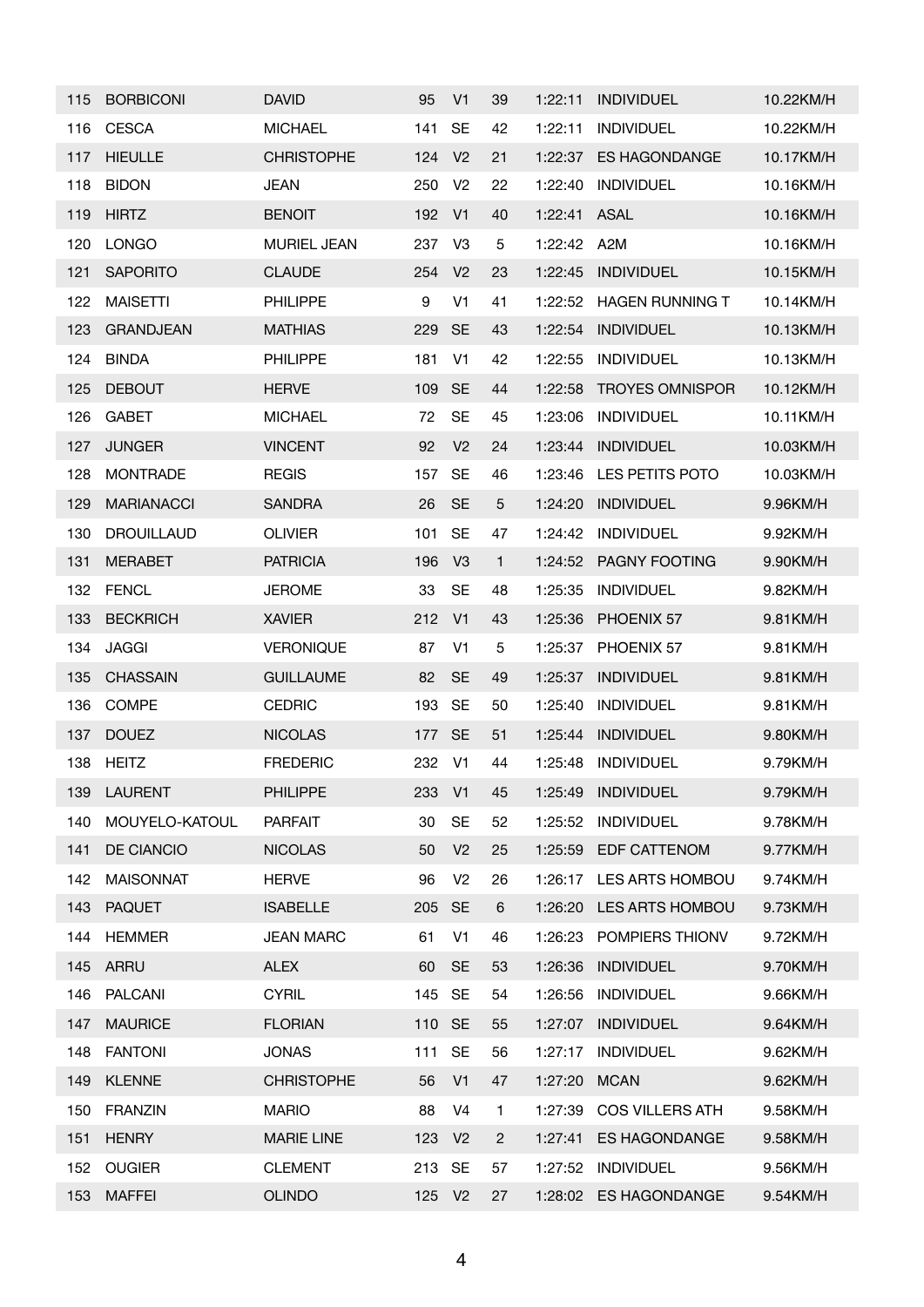| 154 | <b>EGULLION</b>       | <b>STEPHANE</b>       | 57                 | V <sub>1</sub>    | 48             | 1:28:19     | PUMA <sub>55</sub>     | 9.51KM/H |
|-----|-----------------------|-----------------------|--------------------|-------------------|----------------|-------------|------------------------|----------|
| 155 | <b>GOAVEC POLISIN</b> | <b>AUDREY</b>         | 86                 | <b>SE</b>         | 7              | 1:28:43     | <b>INDIVIDUEL</b>      | 9.47KM/H |
| 156 | <b>KUCZER</b>         | <b>ERIC</b>           | 19                 | V <sub>1</sub>    | 49             | 1:28:49     | <b>BOUSSE</b>          | 9.46KM/H |
| 157 | <b>DOSOLI</b>         | <b>GEORGES</b>        | 167                | V <sub>4</sub>    | $\overline{2}$ | 1:28:50     | <b>INDIVIDUEL</b>      | 9.46KM/H |
| 158 | <b>WALLERICH</b>      | <b>SEBASTIEN</b>      | 209                | V <sub>1</sub>    | 50             | 1:28:53     | <b>INDIVIDUEL</b>      | 9.45KM/H |
| 159 | <b>BERCHICHE</b>      | <b>MAGALI</b>         | 149                | V <sub>1</sub>    | 6              | 1:29:37     | <b>INDIVIDUEL</b>      | 9.37KM/H |
| 160 | CAVANTOU              | <b>DENIS</b>          | 171                | V <sub>3</sub>    | 6              | 1:29:45     | LES FOULEES DE         | 9.36KM/H |
| 161 | <b>LUNA SACIE</b>     | <b>JUAN</b>           | 58                 | V <sub>1</sub>    | 51             | 1:29:59     | <b>ES HAGONDANGE</b>   | 9.34KM/H |
| 162 | <b>CREPIN</b>         | <b>MARIE DOMINIQU</b> | 59                 | V <sub>2</sub>    | 3              | 1:30:02     | <b>ES HAGONDANGE</b>   | 9.33KM/H |
| 163 | <b>KAKNICS</b>        | <b>JUDIT</b>          | 47                 | <b>SE</b>         | 8              | 1:30:34     | <b>INDIVIDUEL</b>      | 9.28KM/H |
| 164 | <b>SOLTANI</b>        | <b>HOCINE</b>         | 204                | <b>SE</b>         | 58             | 1:30:43     | <b>INDIVIDUEL</b>      | 9.26KM/H |
| 165 | <b>BERNAD</b>         | <b>FLORENT</b>        | 44                 | <b>SE</b>         | 59             | 1:30:54     | <b>INDIVIDUEL</b>      | 9.24KM/H |
| 166 | <b>SCHNEIDER</b>      | <b>XAVIER</b>         | 135                | <b>SE</b>         | 60             | 1:30:54     | <b>INDIVIDUEL</b>      | 9.24KM/H |
| 167 | <b>ROVELLI</b>        | <b>DIDIER</b>         | 168 SE             |                   | 61             | 1:30:57     | <b>INDIVIDUEL</b>      | 9.24KM/H |
| 168 | HAAR-BALLARANO        | <b>SOPHIE</b>         | 34                 | <b>SE</b>         | 9              | 1:31:00     | CO BLENOD              | 9.23KM/H |
| 169 | <b>PALLOTTA</b>       | <b>HELENE</b>         | 39                 | <b>SE</b>         | 10             | 1:31:51     | <b>INDIVIDUEL</b>      | 9.15KM/H |
| 170 | <b>DEVIN</b>          | <b>SANDRINE</b>       | 244                | V <sub>1</sub>    | 7              | 1:31:52     | <b>INDIVIDUEL</b>      | 9.14KM/H |
| 171 | <b>HANFF</b>          | <b>GILBERT</b>        | 169                | V <sub>3</sub>    | 7              | 1:31:53     | <b>CA MALLING</b>      | 9.14KM/H |
| 172 | <b>SAUTY</b>          | <b>ADRIEN</b>         | 113                | <b>SE</b>         | 62             | 1:32:08     | <b>INDIVIDUEL</b>      | 9.12KM/H |
| 173 | <b>EHRMINGER</b>      | <b>DOMINIQUE</b>      | 40                 | V <sub>3</sub>    | 8              | 1:32:17     | <b>LES ARTS HOMBOU</b> | 9.10KM/H |
| 174 | <b>STEGER</b>         | <b>EMOKE</b>          | 248                | <b>SE</b>         | 11             | 1:32:30     | <b>INDIVIDUEL</b>      | 9.08KM/H |
| 175 | <b>TORRECCHIA</b>     | <b>AURELIE</b>        | 54                 | <b>SE</b>         | 12             | 1:33:06     | <b>INDIVIDUEL</b>      | 9.02KM/H |
| 176 | <b>MUHANNA</b>        | <b>SEVERINE</b>       | 107                | V <sub>1</sub>    | 8              | 1:33:07     | LES ARTS HOMBOU        | 9.02KM/H |
| 177 | <b>POULAIN</b>        | <b>FABRICE</b>        | 4                  | <b>SE</b>         | 63             | 1:33:13     | <b>INDIVIDUEL</b>      | 9.01KM/H |
| 178 | <b>KESSLER</b>        | <b>MICHEL</b>         | 185                | V <sub>1</sub>    | 52             | 1:33:21     | <b>INDIVIDUEL</b>      | 9.00KM/H |
| 179 | <b>PESANT</b>         | <b>ALBIN</b>          | 140                | <b>SE</b>         | 64             | 1:33:58     | <b>FFTRI</b>           | 8.94KM/H |
| 180 | <b>KENANE</b>         | ABDELKADER            | 156                | V4                | 3              | 1:34:25     | OCT <sub>55</sub>      | 8.90KM/H |
| 181 | <b>TORRECCHIA</b>     | <b>AUDREY</b>         | 15                 | <b>SE</b>         | 13             | 1:35:03     | <b>INDIVIDUEL</b>      | 8.84KM/H |
| 182 | <b>VOULIOT</b>        | <b>ERIC</b>           | 158                | V1                | 53             | 1:35:14     | <b>INDIVIDUEL</b>      | 8.82KM/H |
| 183 | <b>REMY</b>           | <b>STEPHANE</b>       | 102 V <sub>2</sub> |                   | 28             | 1:35:14     | LES ARTS HOMBOU        | 8.82KM/H |
| 184 | PHILIPP               | <b>VALERIE</b>        | 105                | V <sub>1</sub>    | 9              | 1:35:16     | LES ARTS HOMBOU        | 8.82KM/H |
|     | 185 GRIFFATON         | <b>PAUL</b>           |                    | 21 SE             |                | 65 01:35:30 | <b>INDIVIDUEL</b>      | 8.80KM/H |
|     | 186 CAQUOT            | <b>PHILIPPE</b>       | 235 V2             |                   |                | 29 01:35:33 | A <sub>2</sub> M       | 8.79KM/H |
|     | 187 CHAIGNEAU         | <b>EMILIE</b>         | 165 SE             |                   |                | 14 01:35:34 | <b>INDIVIDUEL</b>      | 8.79KM/H |
| 188 | <b>GUYON</b>          | <b>PASCAL</b>         | 20 V1              |                   |                | 54 01:35:36 | <b>INDIVIDUEL</b>      | 8.79KM/H |
|     | 189 PEREIRA           | <b>PASCAL</b>         |                    | 22 V <sub>2</sub> |                | 30 01:36:22 | <b>INDIVIDUEL</b>      | 8.72KM/H |
| 190 | <b>MOREJON</b>        | NATIVIDAD             | 128 V1             |                   |                | 10 01:36:24 | <b>ES HAGONDANGE</b>   | 8.71KM/H |
| 191 | <b>SCAGNOLI</b>       | <b>ERIC</b>           | 129 V <sub>2</sub> |                   |                | 31 01:36:25 | <b>ES HAGONDANGE</b>   | 8.71KM/H |
|     | 192 AUBRY             | <b>LUDOVIC</b>        | 139 SE             |                   |                | 66 01:36:56 | FFTRI                  | 8.67KM/H |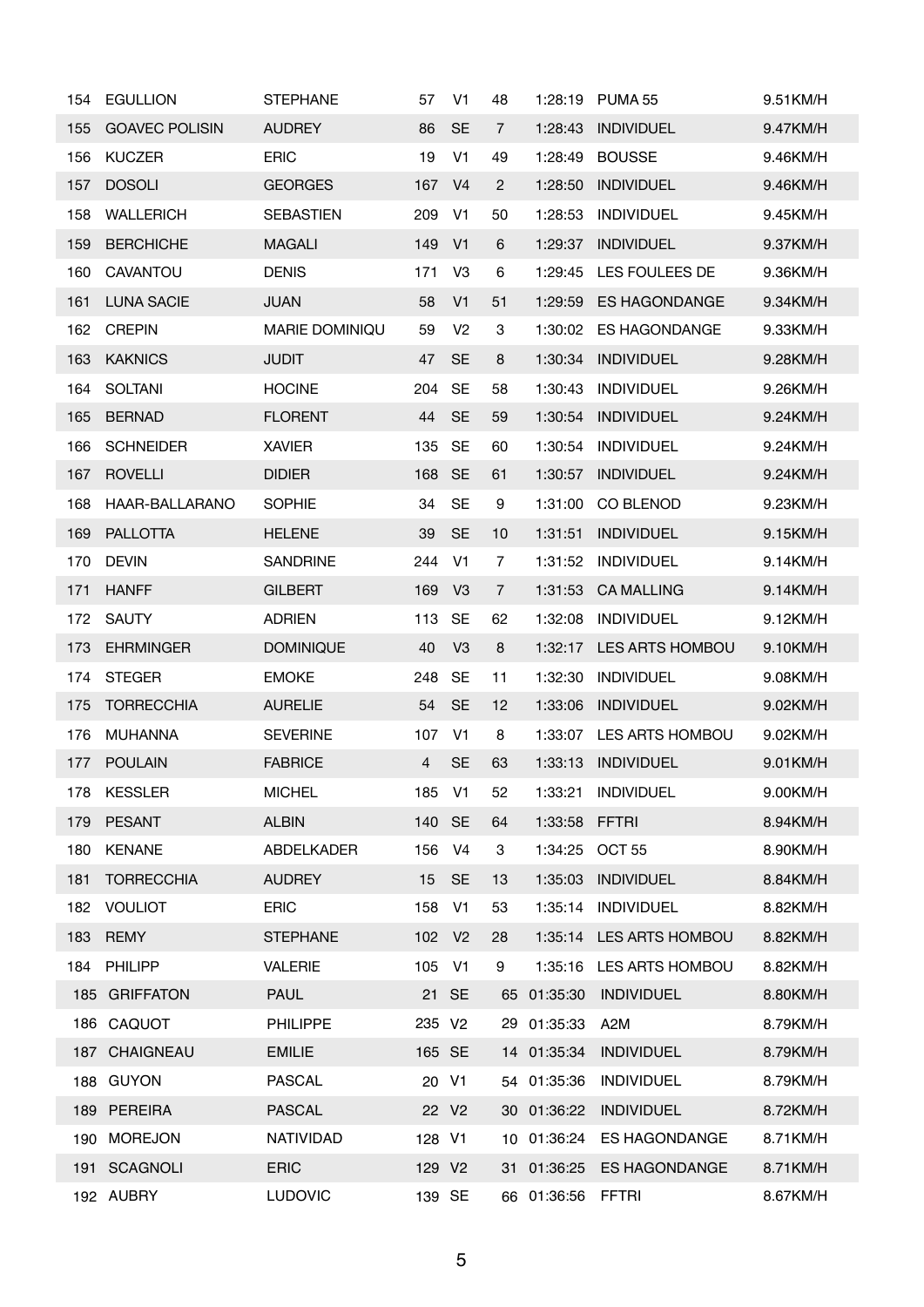|     | <b>193 IORIO</b>  | <b>LUIGI</b>     | 191 V <sub>2</sub> |                   |    | 32 01:37:30 | <b>INDIVIDUEL</b>      | 8.62KM/H |
|-----|-------------------|------------------|--------------------|-------------------|----|-------------|------------------------|----------|
| 194 | <b>MERANDI</b>    | <b>FRANCOISE</b> | 127 V <sub>2</sub> |                   |    | 4 01:39:30  | <b>ES HAGONDANGE</b>   | 8.44KM/H |
|     | 195 BLUM          | <b>SANDRINE</b>  | 46 V1              |                   |    | 11 01:39:36 | <b>INDIVIDUEL</b>      | 8.44KM/H |
|     | 196 BLUM          | <b>ALEXANDRE</b> | 45                 | V <sub>1</sub>    | 55 | 01:39:37    | <b>INDIVIDUEL</b>      | 8.43KM/H |
|     | 197 VANBALBERGHE  | <b>CLAIRE</b>    | 221 V1             |                   |    | 12 01:39:39 | LES FOULEES DE         | 8.43KM/H |
| 198 | <b>BURKHARD</b>   | <b>LAURENCE</b>  | 35 V1              |                   |    | 13 01:40:25 | <b>LES ARTS HOMBOU</b> | 8.37KM/H |
| 199 | <b>SCHAUB</b>     | <b>OLIVIER</b>   | 216 V <sub>2</sub> |                   |    | 33 01:40:33 | <b>INDIVIDUEL</b>      | 8.35KM/H |
| 200 | <b>GUILLOTEAU</b> | <b>AXELLE</b>    |                    | 78 SE             |    | 15 01:40:43 | <b>CA MALLING</b>      | 8.34KM/H |
|     | 201 PAUL          | <b>SYLVIE</b>    |                    | 77 V <sub>2</sub> |    | 5 01:40:54  | <b>CA MALLING</b>      | 8.33KM/H |
|     | 202 DOS SANTOS    | AMEL             | 118 V1             |                   |    | 14 01:40:59 | <b>INDIVIDUEL</b>      | 8.32KM/H |
|     | 203 BRUCH         | <b>PHILIPPE</b>  | 243 SE             |                   |    | 67 01:41:21 | <b>INDIVIDUEL</b>      | 8.29KM/H |
| 204 | DA CRUZ           | <b>BEATRICE</b>  | 173 V <sub>2</sub> |                   |    | 6 01:43:14  | <b>INDIVIDUEL</b>      | 8.14KM/H |
| 205 | <b>HEUSBOURG</b>  | <b>CHRISTINE</b> | 239 V2             |                   |    | 7 01:43:28  | <b>INDIVIDUEL</b>      | 8.12KM/H |
| 206 | <b>BECK</b>       | <b>CHRISTIAN</b> | 121                | V <sub>2</sub>    |    | 34 01:43:34 | <b>ES HAGONDANGE</b>   | 8.11KM/H |
| 207 | BADET             | <b>NATHALIE</b>  | 119 V1             |                   | 15 | 01:43:34    | <b>ES HAGONDANGE</b>   | 8.11KM/H |
| 208 | <b>REDLINGER</b>  | <b>CEDRIC</b>    | 241                | SE                |    | 68 01:43:35 | <b>ES HAGONDANGE</b>   | 8.11KM/H |
| 209 | <b>SCHNEIDER</b>  | <b>ARMAND</b>    | 130 V3             |                   |    | 9 01:43:36  | <b>ES HAGONDANGE</b>   | 8.11KM/H |
| 210 | <b>PITEREK</b>    | <b>VINCENT</b>   |                    | 65 SE             | 69 | 01:43:37    | <b>INDIVIDUEL</b>      | 8.11KM/H |
| 211 | <b>MAUJOL</b>     | <b>ROMAIN</b>    |                    | 99 SE             |    | 70 01:43:38 | <b>INDIVIDUEL</b>      | 8.11KM/H |
|     | 212 GOMEZ         | <b>MATHIEU</b>   | 164 SE             |                   | 71 | 01:44:00    | <b>INDIVIDUEL</b>      | 8.08KM/H |
|     | 213 JOLY          | <b>ARMELLE</b>   | 203 SE             |                   |    | 16 01:44:04 | <b>INDIVIDUEL</b>      | 8.07KM/H |
|     | 214 JOLY          | <b>EMILIE</b>    |                    | 27 SE             | 17 | 01:44:09    | <b>INDIVIDUEL</b>      | 8.07KM/H |
|     | 215 REUTER        | <b>CAROLINE</b>  | 180 V1             |                   |    | 16 01:44:09 | <b>INDIVIDUEL</b>      | 8.07KM/H |
|     | 216 LUU           | <b>JEANNE</b>    | 10 V1              |                   |    | 17 01:44:49 | <b>HAGEN RUNNING T</b> | 8.01KM/H |
|     | 217 ANGLADE       | <b>ELVIRE</b>    | 231 SE             |                   |    | 18 01:46:11 | <b>INDIVIDUEL</b>      | 7.91KM/H |
|     | 218 BOHEME        | <b>CHRISTIAN</b> | 153 V3             |                   |    | 10 01:46:13 | <b>INDIVIDUEL</b>      | 7.91KM/H |
|     | 219 BLOT          | <b>SEBASTIEN</b> | 79 V1              |                   |    | 56 01:46:52 | <b>INDIVIDUEL</b>      | 7.86KM/H |
|     | 220 BLOT          | <b>MATHIEU</b>   |                    | 3 SE              |    | 72 01:46:55 | <b>INDIVIDUEL</b>      | 7.86KM/H |
|     | 221 BAZIN         | <b>BRUNO</b>     | 220 SE             |                   |    | 73 01:47:26 | <b>INDIVIDUEL</b>      | 7.82KM/H |
|     | 222 SCHILTZ       | <b>SYLVIE</b>    | 162 V2             |                   |    | 8 01:47:34  | LES ARTS HOMBOU        | 7.81KM/H |
|     | 223 COILLOT       | <b>ERIC</b>      | 90 V1              |                   |    | 57 01:48:21 | <b>SDIS 57</b>         | 7.75KM/H |
|     | 224 BAJREKTAREVIC | <b>ERMIN</b>     | 251 SE             |                   |    | 74 01:52:40 | <b>INDIVIDUEL</b>      | 7.46KM/H |
|     | 225 KOLTES        | <b>KATHY</b>     |                    | 31 SE             |    | 19 01:53:08 | <b>INDIVIDUEL</b>      | 7.42KM/H |
|     | 226 NOURA         | <b>KHADIJA</b>   |                    | 74 SE             |    | 20 01:53:12 | A2M                    | 7.42KM/H |
|     | 227 CICERO        | <b>MICHELE</b>   | 25 V1              |                   |    | 18 01:54:49 | LES FOULEES DE         | 7.32KM/H |
|     | 228 SANCHEZ       | <b>CATHY</b>     | 98 V1              |                   |    | 19 01:54:49 | <b>INDIVIDUEL</b>      | 7.32KM/H |
|     | 229 DIDELOT       | <b>CORINNE</b>   | 97 V1              |                   |    | 20 01:54:50 | <b>INDIVIDUEL</b>      | 7.32KM/H |
|     | 230 GUARASCIO     | <b>IGNACE</b>    | 170 V3             |                   |    | 11 01:55:03 | ROMBAS AC              | 7.30KM/H |
|     | 231 VELLANDI      | <b>EVELYNE</b>   | 131 V2             |                   |    | 9 01:58:56  | <b>ES HAGONDANGE</b>   | 7.06KM/H |